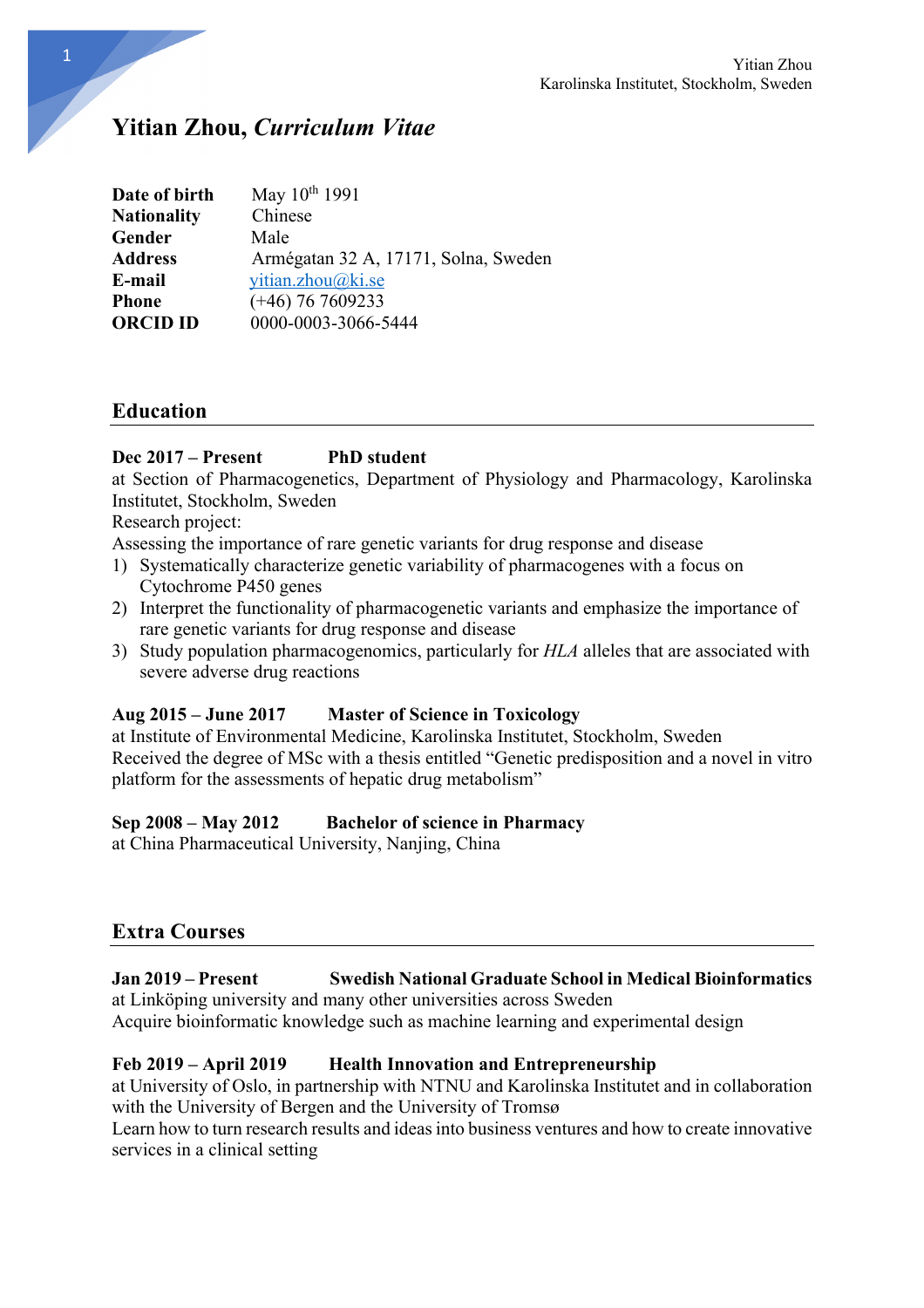### **Jan 2018 – Mar 2018 Pharmaceutical Bioinformatics**

at Uppsala University, Uppsala, Sweden

Learn theory and methods for analysis of experimental data, design of experiments, calculation of drug candidate properties, proteochemistry, docking, and virtual drug screening.

### **Mar 2016 – Apr 2016 Mouse Histology Course**

at University of Turku, Turku, Finland

## **Professional Experience**

#### **May 2020 – Present Review Editor**

at Frontiers (Scientific Journal) Design and finalize Research Topic: Population pharmacogenomics (PGx): from variant identification to clinical implementation Review manuscripts submitted to this Research Topic

### **July 2017 – Nov 2017 Pre-PhD Intern**

at Section of Pharmacogenetics, Department of Physiology and Pharmacology, Karolinska Institutet, Stockholm, Sweden Research project: 1) Pharmacogenetics/Personalized medicine 2) Applying 3D hepatic spheroid on drug hepatotoxicity screening

#### **Dec 2012 – June 2015 Research Assistant**

at Suzhou Institute of Nano-Tech and Nano-Bionics, Chinese Academy of Sciences, Suzhou, China

Research project: Screening drugs that inhibit telomerase activity

#### **June 2012 – Nov 2012. Hospital Pharmacist**

at Fourth Medical Center of PLA General Hospital, Beijing, China

## **Other Experience**

| <b>Oct 2019</b><br>at Seville, Spain<br>Poster presentation   | The 5th ESPT congress                                        |
|---------------------------------------------------------------|--------------------------------------------------------------|
| <b>Jan 2019</b><br>at Silicon Valley, US                      | <b>PMWC 2019</b>                                             |
| <b>June 2018</b><br>at Nyborg, Denmark<br>Poster presentation | <b>First Nordic Conference on Personalized Medicine 2018</b> |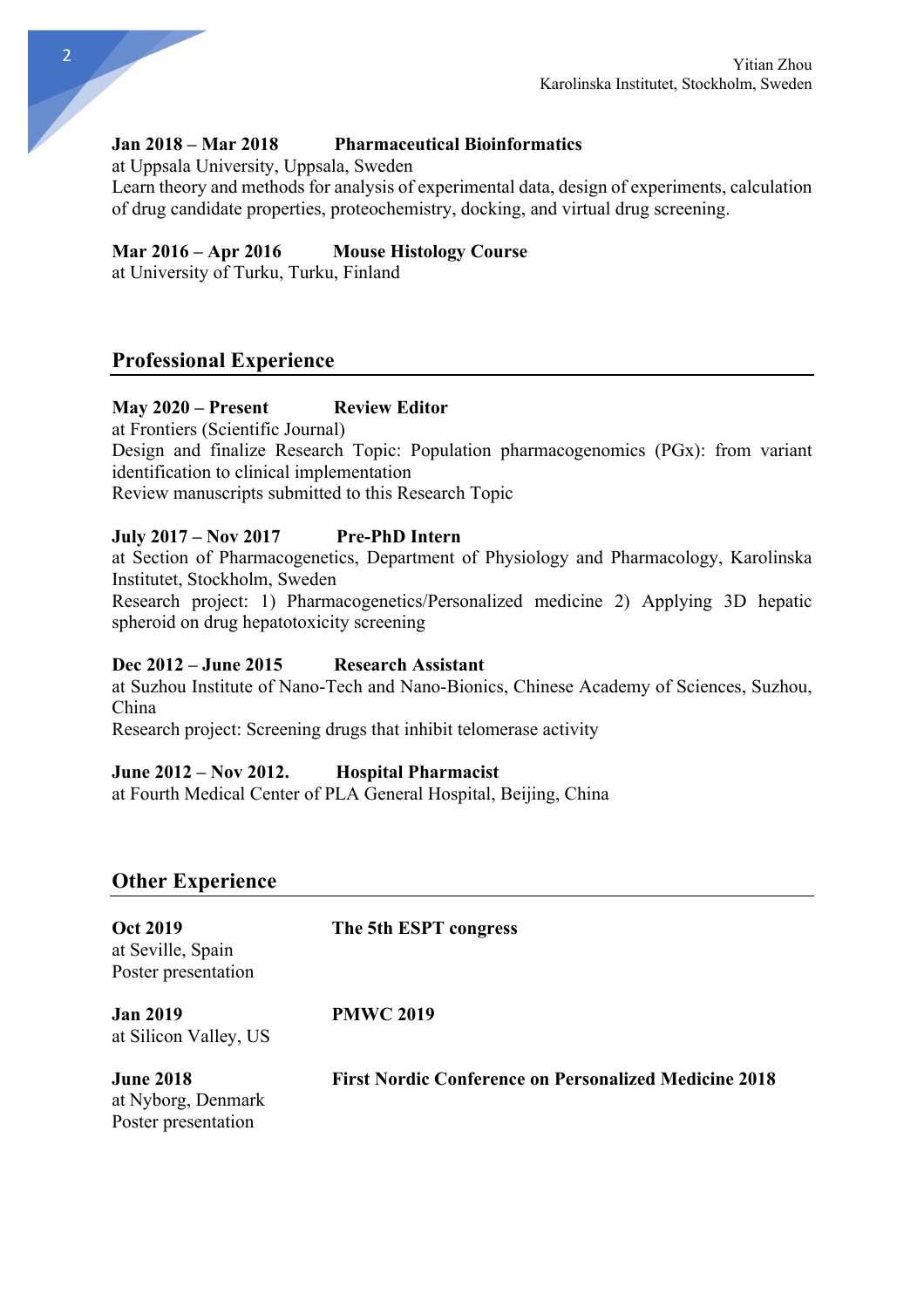# **Oct 2015 – June 2017 Student Ambassador**

at Karolinska Institutet, Sweden Write student blogs for prospective students

**May 2017 JRC Summer School on Alternative Approaches for Risk Assessment**  at Joint Research Center, European Commission, Italy

# **Mar 2017 Coordinator at Careers in Health and Science Exposition (CHASE) Career Fair**

at Medicinska Föreningen i Stockholm

# **Publications**

- 1. **Zhou Y**, Krebs K, Milani L, Lauschke VM. Global frequencies of clinically important HLA alleles and their implications for the cost-effectiveness of preemptive pharmacogenetic testing. Clinical Pharmacology & Therapeutics. 2020
- 2. Xiao Q, **Zhou Y**, Winter S, Büttner F, Schaeffeler E, Schwab M, et al. Germline variant burden in multidrug resistance transporters is a therapy‐specific predictor of survival in breast cancer patients. International Journal of Cancer. 2020;146 (9), 2475- 2487
- 3. Xiao Q, **Zhou Y**, Lauschke VM. Ethnogeographic and inter-individual variability of human ABC transporters. Human Genetics. 2020;1–24.
- 4. Russell LE, **Zhou Y**, Lauschke VM, Kim RB. In Vitro Functional Characterization and in Silico Prediction of Rare Genetic Variation in the Bile Acid and Drug Transporter, Na+-Taurocholate Cotransporting Polypeptide (NTCP, SLC10A1). Molecular Pharmaceutics. 2020 Feb 26;17(4):1170–81.
- 5. **Zhou Y**, Lauschke VM. Pharmacogenomic network analysis of the gene-drug interaction landscape underlying drug disposition. Computational and Structural Biotechnology Journal. 2020;18:52–8.
- 6. Lauschke VM, Nordling Å, **Zhou Y**, Fontalva S, Barragan I, Ingelman-Sundberg M. CYP3A5 is unlikely to mediate anticancer drug resistance in hepatocellular carcinoma. Pharmacogenomics. 2019;20(15):1085–92.
- 7. **Zhou Y**, Mkrtchian S, Kumondai M, Hiratsuka M, Lauschke VM. An optimized prediction framework to assess the functional impact of pharmacogenetic variants. Pharmacogenomics J. 2018 Sep 12;28(Suppl 3):1.
- 8. Lauschke VM, **Zhou Y**, Ingelman-Sundberg M. Novel genetic and epigenetic factors of importance for inter-individual differences in drug disposition, response and toxicity. Pharmacol Ther. 2019 May 1;197:122–52.
- 9. **Zhou Y**, Shen J, Lauschke VM. Comprehensive evaluation of current organotypic and microphysiological liver models for prediction of drug-induced liver injury. Front Pharmacol. 2019;10:1093.